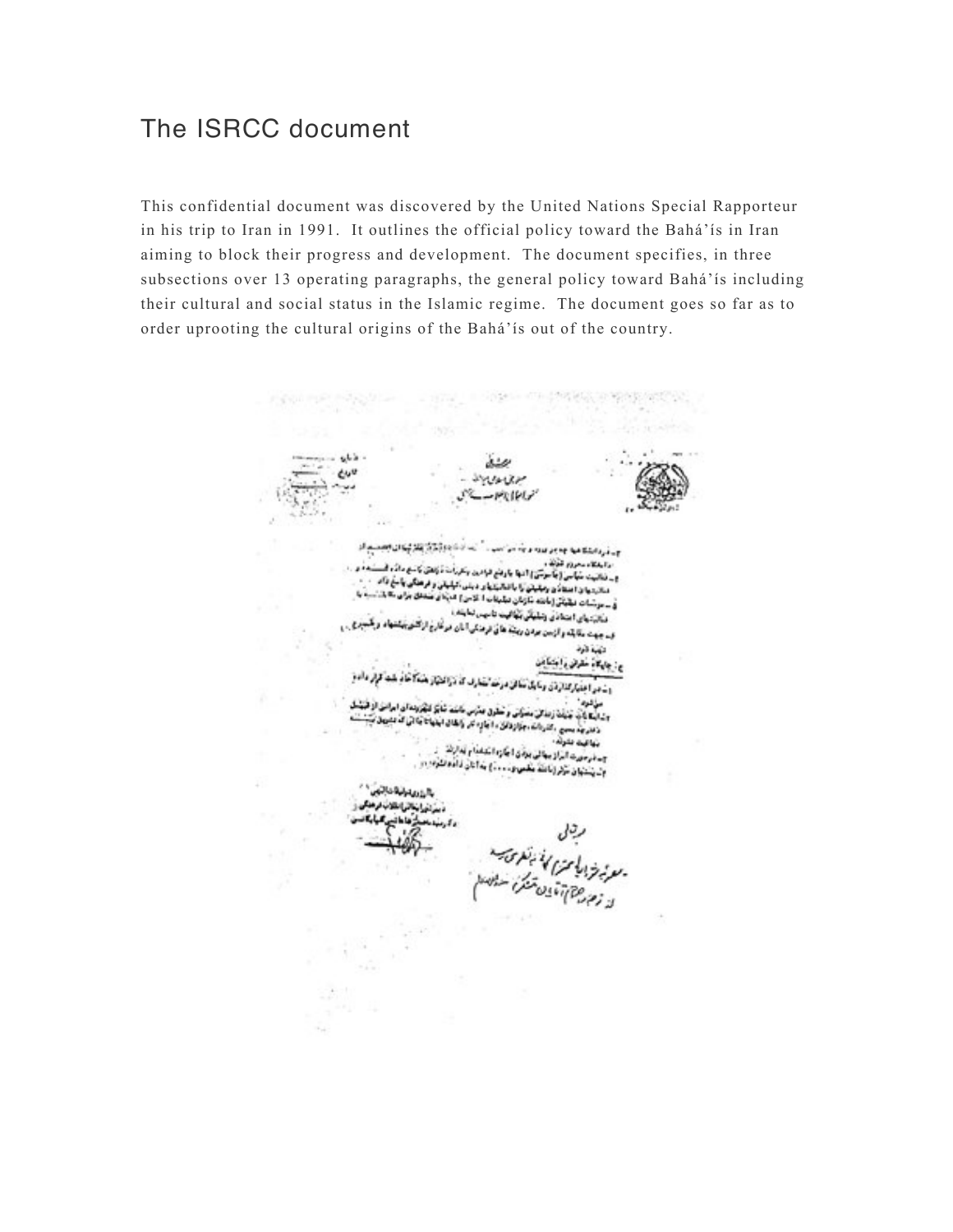

ختر با حجمالاملام جناب (بای محدی ) رانگاس<br>ریاست محروم دانرسام بدام رهبری

ی وفایهگام<br>بین از نیمیهای روسانی بازیافت شماره ۱۳۸۴ در سوری ۱۷۱۰ و اولی بودانتر به این کام منابع<br>بین از نیمیهای روسانیست كالإعليكم اینداز شهاده دهانه بازنامه نتارهاند (۱۳۸۴ با ۱۳۸۳ بر ۱۳۸۴ برای ۱۳۸۴ برای است.)<br>مطابرهبری به ریاست محرم جمهوری در ۱۰ این ۲۰۰۰ بر واکس به از ۱۳۰۰ بر برنامهنده .<br>در این برنام از مورد بازیگر بازیگری بازیگری بازیگری بازیگری با منظورهبری به ریاست مخرم جمهوری در ۱۰ که ۱۰ سبب به است که ۱۰ سبب<br>صبح از جاج ریاست مخرم جمهوری برایین گورا بیانی انگلاب فرهنگی دواجرا جمهانه طلبان<br>صبح از جاج ریاست مخرم جمهوری برای در دور برای (۱۷۱۱) از ایرانیا این از ۱۷۱ حسب از جاج ریاست مخرم جماوری برایین شاراهایی اینتوب فرانستی در این بازد.<br>و بورسی در دختیرجلسد ۱۹۵ متر (۱۹۶۴) (۱۹۶۲) و ۱۹۶ متری ۱۹۶۴) (۱۹۶۲) این اینانی انگلاب<br>و بورسی در دختیرجلسد ۱۹۶ متر (۱۹۶۲) در اینک رابی و بورسی در و منتهرجلسد ۱۳۸ خود (۱۳۱۶/۱۶۴۴ تا ۱۳۱۴) ۱۳۶۳ میلی ۲۶ در ۱۳۶۲<br>درختگی فرارگرفت و درتخلیت مقاتلوات رمزانهی که روشنبه ۱۹۱۲ میلی ۲۶ (۱۳۶۳ هیرامیکانی<br>درختگی فرارگرفت و درتخلیت میلاد میلید است را شده باشگرد را وبایی ا تر میکی قرار گرفت و درتمانیت مذاکرات زیرا این اما را باشند ۱۹۹۹ است و در میکند.<br>اینتزیم، فرهنگی به زیالت ماه و منظور میزان ارگوم، زار و باشن از ۱۹۰۴ میلاد کند و این است.<br>اینتزیم، فرهنگی به زیالت ماه و منظور میزان ارگوم، ز ا اینکاب فرهنگی به ریاضت بنام منظم و میری ارتوب و تصویری به میری به این بر<br>1 به وجود ، تخرات و ارام اخیر بقام منظم برجری در راجله باستا ای مهاجان به است.................................<br>1 به وجود ، تخرات و ارام اخیر بقاء 1 ماه و برز ، رنتارات و آرا نر اخیر مقام مدافع براجری در با چاه باشنا آن اختصاص از باشد.<br>- شهراینگانی برمها و با تخابت به بقای قانون اما می جمهوری اصلاحی اها ن وسائل گارهستی د<br>- شهراینگانی برمها و با تخابت به بسیر مها از شوراینگانی رسیداو با بتایید به بناد قانون اما می جمهوری احلاص ابتدا در است.<br>تاراونی و سیالشهای همزمی کشور مورد بدانش و سال واعلام نظر واقع گردید و در راستساق<br>تاراونی و سیالشهای همزمی کشور مورد برای و سیاستان بیانش مورد و نه آروني و سياستها ي هموس كشور ميره بخاطره و ساك واحلام محر تاجع الدين .<br>تجيهن أو بينشها و تنها منه صحيح وساول در مرادره با ميكان مقالوم و با بينش موجه ها مراد.<br>\* إكبر مقام عظيم الكليل و فهري ميرون ... و ... و ... و ... و ا را در مقام عظیم القان رهبری جمهوری اخلاص ایران دائر برا به ۱۰ درص در ترین است.<br>گذاری در مقن پشود تاهمه با پیشه چه کارباید باشرد باشارد " ها محل دا الزات ویشتها داشد.<br>گذاری در مقن پشود تاهمه با پیش معداد معهوری و رابین ق گذاری در ستین پیشود تا همه پشهینند چه کارباید پشتود باشتود. به محمد محمد با انتقاب فرهنگی شدن<br>پیشو زمرچینج بشدی گردید بی باست محارم چنجوری و رایس قدرایتاکیو اطلاب فرهنگی شدن<br>پیشو با برای با در دو مورداناکاران وسانقها برای یشرح زیر بیان باندی گردید و باشد، مخترم چنجوری و بانید هور به داستند.<br>بیاسپ داشتان تقیید مذکرات وییشنها بات طرز فرموند برانید به استخفار مانام منظم.<br>بیاسپ داشتان تقیید مذکرات وییشنها بات طرز فرموند. بیشمیه داشتش فلیجه مذاکرات ویختخامات خبر مربوب بونیم به بهرمایند مثل شود .<br>رهبری رسانده کود تا فعن ارتبادات لازم پهرتریپ که ملا مدینه بپارمایند مثل شود .

حشاء ovisus

> مېږ بندی تناوع ماکالۍ ویشتهادات<br>د د د د د د د د د د د د د د أألف أكاركاء كلس فطأتهان دراطا وسلكتني

1- به ون جهت آبان ازملک آغراج تمرش: و سویدون جهت دیدن درست.<br>ویسیر دلیل ایان دیدگیر درندانی و با مجازات نموتبرند.<br>ویسیر دلیل ایان دیدگیر در بار بر با ایان ایان ایان t در روابیان اتان دستگیر بزندانی و تا مجازات تعریب؟<br>جستر فورد بنگام با الکن باید قبری را گدگ راه ارقی وتوسعه الکان مندودشود .<br>جستر فورد بنگام با الکن باید قبری را گدگ راه ارقی وتوسعه الکان منت

ر: جاية دارنش

.<br>1- ذرعة أوس إطالتها القهار بكردنه بها ليات أنبث فالإنتزنة.<br>1- الموقعة التي يستخدم القهار بكردنه بها ليات البناء والقدمة و ــ تاريد اړين چنانچه اظهارنگردنه چه امراند بېت باپتوب<br>و ــ جار المادور درمال بن که کابرلزی و شلط پرسالش مليدان د اړند الباد

In the Name of God

Number: 1327/....

Date: 6/12/69

Islamic Republic of Iran

[25 February

The Supreme Revolutionary

Cultural Council

Enclosure:

None

1991]

**CONFIDENTIAL**

Logo of The Supreme RevolutionaryCultural Council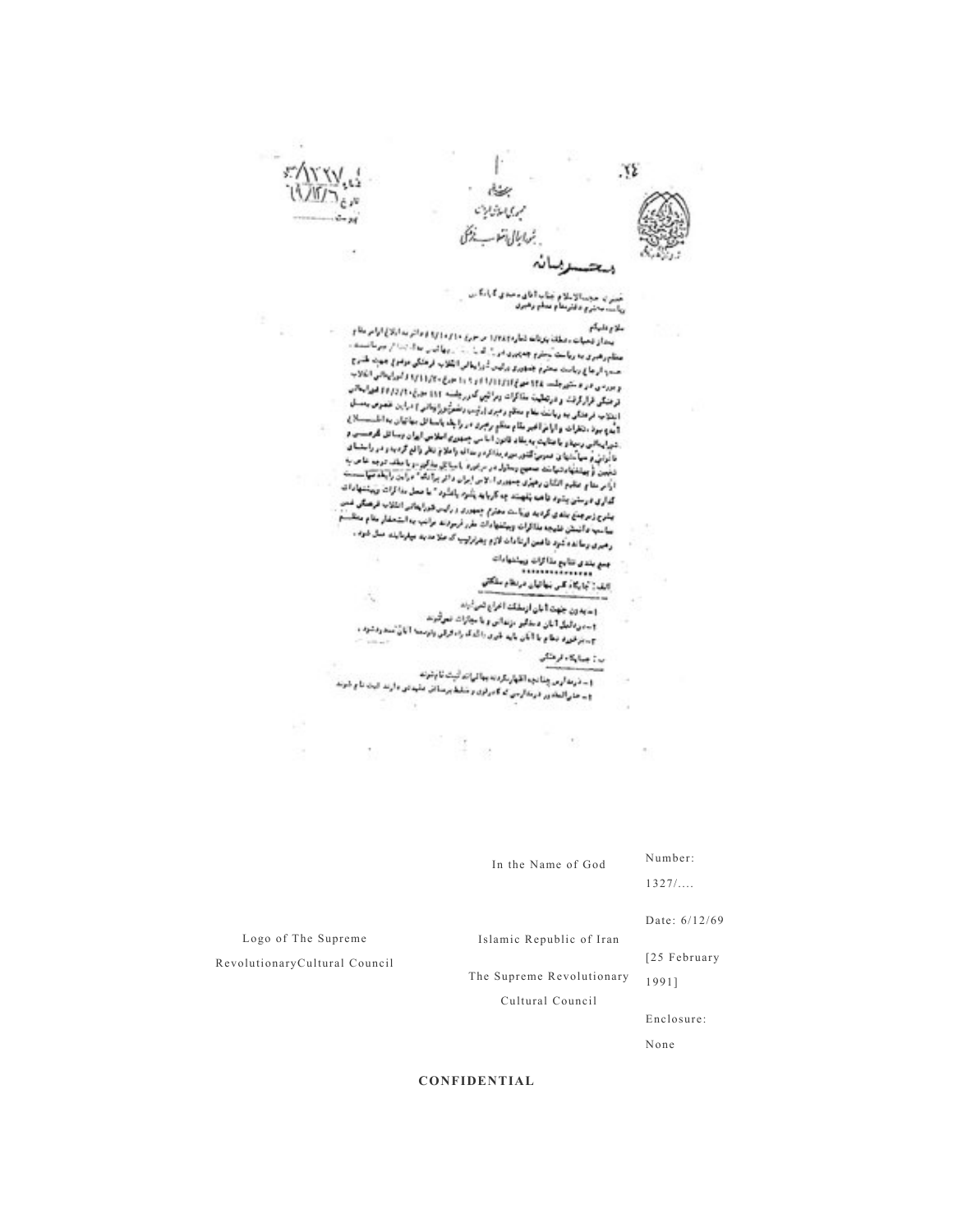# **Dr. Seyyed Mohammad Golpaygani Head of the Office of the Esteemed Leader [Khamenei]**

## **Greetings!**

After greetings, with reference to the letter #1/783 dated 10/10/69 [31 December 1990], concerning the instructions of the Esteemed Leader which had been conveyed to the Respected President regarding the Bahá'í question, we inform you that, since the respected President and the Head of the Supreme Revolutionary Cultural Council had referred this question to this Council for consideration and study, it was placed on the Council's agenda of session  $\#128$  on  $16/11/69$  [5 February 1991] and session  $\#129$  of 20/11/69 [9 February 1991]. In addition to the above, and further to the [results of the] discussions held in this regard in session #112 of 10/5/66 [1 August 1987] presided over by the Esteemed Leader (head and member of the Supreme Council), the recent views and directives given by the Esteemed Leader regarding the Bahá'í question were conveyed to the Supreme Council. In consideration of the contents of the Constitution of the Islamic Republic of Iran, as well as the religious and civil laws and general policies of the country, these matters were carefully studied and decisions pronounced.

In arriving at the decisions and proposing reasonable ways to counter the above question, due consideration was given to the wishes of the Esteemed Leadership of the Islamic Republic of Iran [Khamenei], namely, that "in this regard a specific policy should be devised in such a way that everyone will understand what should or should not be done." Consequently, the following proposals and recommendations resulted from these discussions.

The respected President of the Islamic Republic of Iran, as well as the Head of the Supreme Revolutionary Cultural Council, while approving these recommendations, instructed us to convey them to the Esteemed Leader [Khamenei] so that appropriate action may be taken according to his guidance.

# **SUMMARY OF THE RESULTS OF THE DISCUSSIONS AND RECOMMENDATION**

#### **A. General status of the Bahá'ís within the country's system**

- 1. They will not be expelled from the country without reason.
- 2. They will not be arrested, imprisoned, or penalized without reason.

3. The government's dealings with them must be in such a way that their progress and development are blocked.

## **B. Educational and cultural status**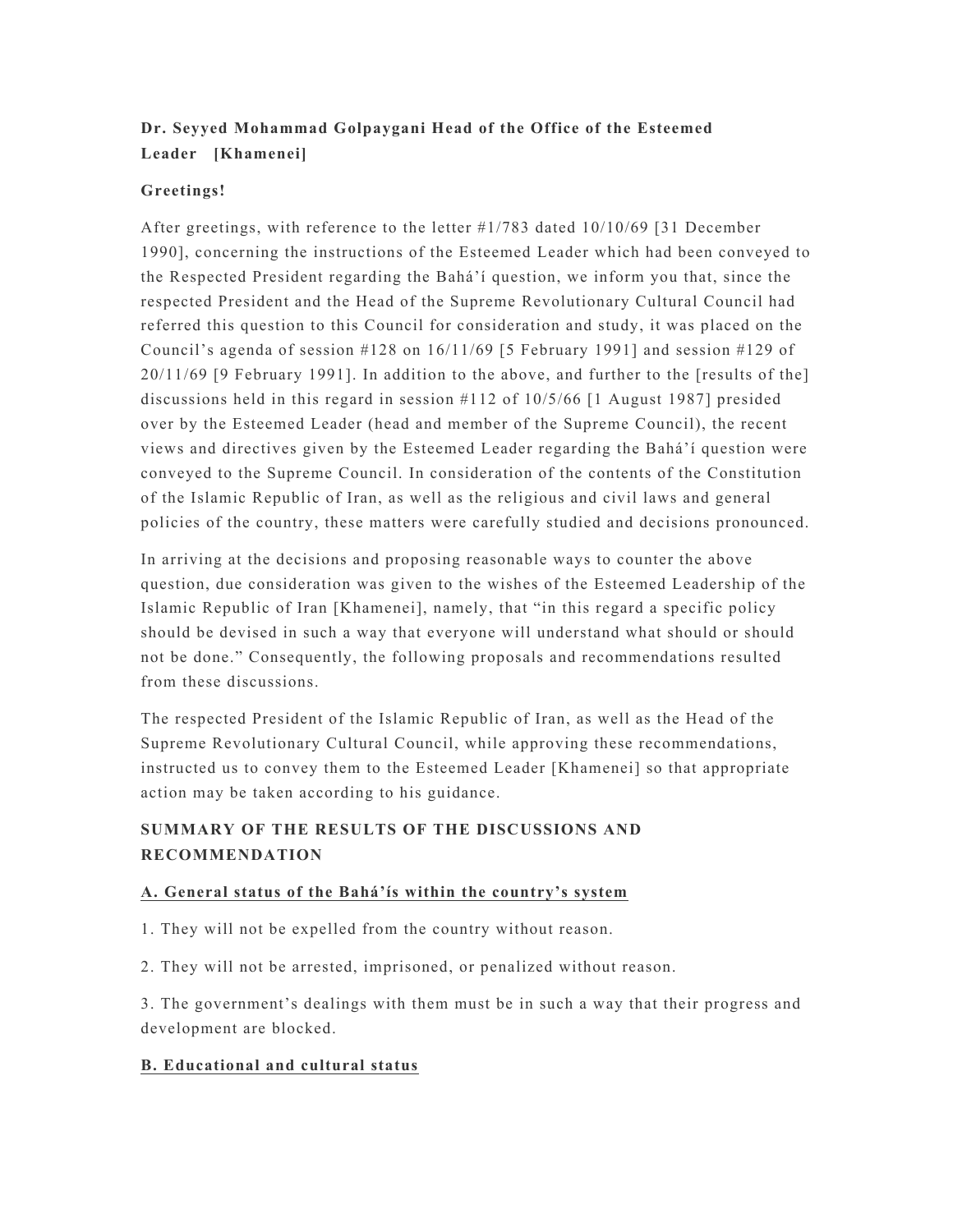1. They can be enrolled in schools provided they have not identified themselves as Bahá'ís.

2. Preferably, they should be enrolled in schools which have a strong and imposing religious ideology.

3. They must be expelled from universities, either in the admission process or during the course of their studies, once it becomes known that they are Bahá'ís.

4. Their political (espionage) activities must be dealt with according to appropriate government laws and policies, and their religious and propaganda activities should be answered by giving them religious and cultural responses, as well as propaganda.

5. Propaganda institutions (such as the Islamic Propaganda Organization) must establish an independent section to counter the propaganda and religious activities of the Bahá'ís.

6. A plan must be devised to confront and destroy their cultural roots outside the country.

## **C. Legal and social status**

1. Permit them a modest livelihood as is available to the general population.

2. To the extent that it does not encourage them to be Bahá'ís, it is permissible to provide them the means for ordinary living in accordance with the general rights given to every Iranian citizen, such as ration booklets, passports, burial certificates, work permits, etc.

3. Deny them employment if they identify themselves as Bahá'ís.

4. Deny them any position of influence, such as in the educational sector, etc.

Wishing you divine confirmations,

Secretary of the Supreme Revolutionary

Cultural Council

Dr. Seyyed Mohammad Golpaygani

[Signature]

[Note in the handwriting of Mr. Khamenei]

In the Name of God!